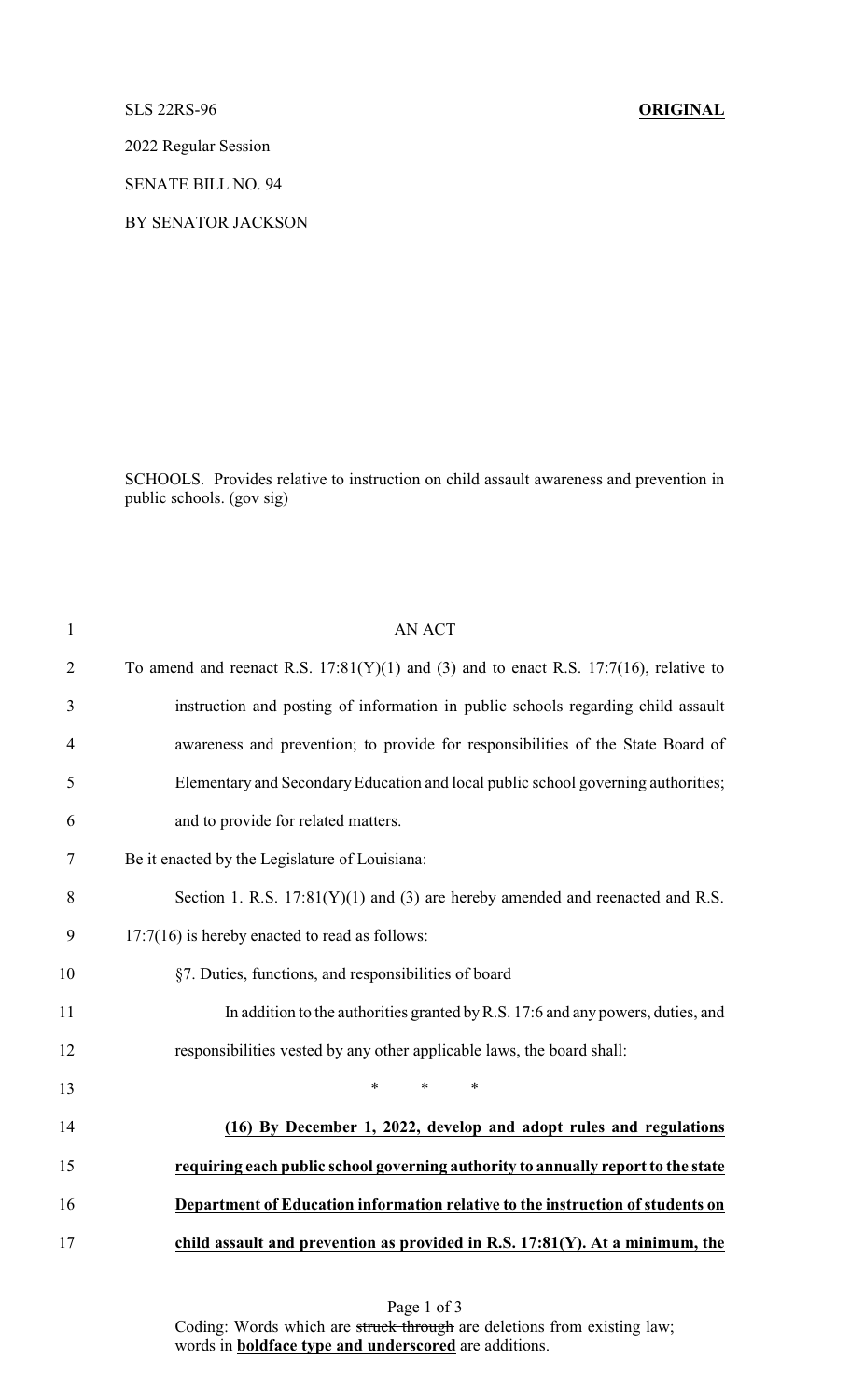| 1              | rules and regulations shall include a requirement that the annual report               |
|----------------|----------------------------------------------------------------------------------------|
| $\overline{2}$ | submitted by each public school governing authority include the following              |
| 3              | information for each school under its jurisdiction:                                    |
| $\overline{4}$ | (a) A grade-level listing of each course that includes instruction on child            |
| 5              | assault awareness and prevention.                                                      |
| 6              | (b) The website location that prominently displays the number for the                  |
| 7              | child protection toll-free hotline operated by the Department of Children and          |
| 8              | <b>Family Services.</b>                                                                |
| 9              | $\ast$<br>$\ast$<br>$\ast$                                                             |
| 10             | §81. General powers of local public school boards                                      |
| 11             | $\ast$<br>$\ast$<br>$\ast$<br>A.                                                       |
| 12             | Y.(1) The governing authority of each public elementary and secondary                  |
| 13             | school shall provide age- and grade-appropriate classroom instruction to all students  |
| 14             | relative to child assault awareness and prevention. Such instruction shall be limited  |
| 15             | to education on what constitutes abuse or an assault, and how students may safely      |
| 16             | and confidentially report to a school official the circumstances surrounding any such  |
| 17             | abuse or assaults, how students may report abuse or assault to the child               |
| 18             | protection toll-free hotline operated by the state Department of Children and          |
| 19             | Family Services, and where students may locate the number for the child                |
| 20             | protection hotline on the school's website.                                            |
| 21             | $\ast$<br>*<br>∗                                                                       |
| 22             | (3) The governing authority of each public school shall adopt rules and                |
| 23             | regulations necessary for the implementation of this Subsection. Such rules and        |
| 24             | regulations shall include a requirement that each public school under its jurisdiction |
| 25             | post in a prominent location on its website the number for the child protection        |
| 26             | toll-free hotline operated by the Department of Children and Family Services to        |
| 27             | receive reports of child abuse and neglect.                                            |
| 28             | $\ast$<br>*<br>$\ast$                                                                  |
| 29             | Section 2. This Act shall become effective upon signature by the governor or, if not   |

Page 2 of 3 Coding: Words which are struck through are deletions from existing law; words in **boldface type and underscored** are additions.